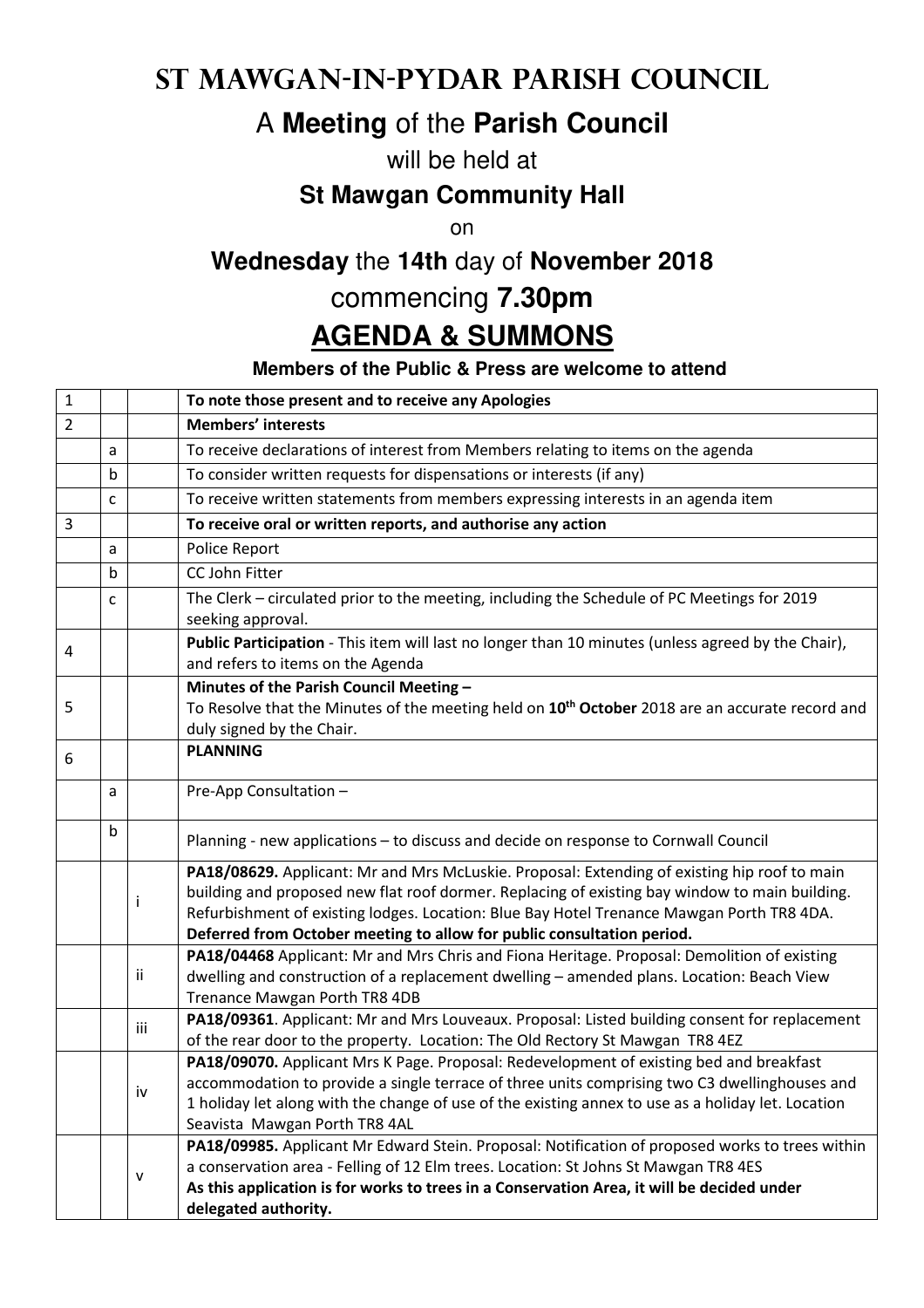|                |   | vi           | PA18/09327. Applicant Mr A Williams. Proposal: Outline application for residential development                                                                                              |
|----------------|---|--------------|---------------------------------------------------------------------------------------------------------------------------------------------------------------------------------------------|
|                |   |              | (up to 2 houses) with all matters reserved. Location: The Shed Ox Lane St Mawgan TR8 4EU                                                                                                    |
|                |   | vii          | PA18/09634 Applicant Mr and Mrs Curley. Proposal: Barn conversion. Location: Land and                                                                                                       |
|                |   |              | Buildings East of Polgreen Farm Barn Polgreen St Mawgan Cornwall.                                                                                                                           |
|                |   |              | PA18/10361. Applicant Mark Etherington and Sarah Howie. Proposal: Conversion of existing                                                                                                    |
|                |   | viii         | workshop to single dwelling Location Workshop and Land North of the Lodge Trevenna Cross St                                                                                                 |
|                |   |              | Mawgan.                                                                                                                                                                                     |
|                |   |              | PA18/09588. Applicant: Ms Alisha Buck St Austell Brewery. Proposal: Change of use of field (non-                                                                                            |
|                |   | ix           | agricultural) to allow erection of glamping holiday pods, with associated pedestrian access paths                                                                                           |
|                |   |              | and drainage. Location: Land North East of The Travellers Rest Trevarrian.                                                                                                                  |
|                |   |              | PA18/09799. Applicant Mr B Loring. Proposal: Outline application for the construction of up to 2                                                                                            |
|                |   | X            | dwellings with all matters reserved. Location: Land West of Three Corners Trenance Mawgan                                                                                                   |
|                |   |              | Porth.                                                                                                                                                                                      |
|                |   | xi           | PA18/10289. Applicant Mrs Sarah Collins. Proposal: Two storey rear and single storey side                                                                                                   |
|                |   |              | extension. Location: Shepherds Purse Access To Four Ways Trevarrian Newquay.                                                                                                                |
|                | C |              | To consider planning applications received before meeting                                                                                                                                   |
|                |   |              |                                                                                                                                                                                             |
|                | d |              | To note Advices and Decisions by Cornwall Council:                                                                                                                                          |
|                |   |              | PA18/05105 APPROVED Applicant: Mr Rolf Munding. Proposal: Renovation, extension and re-use                                                                                                  |
|                |   |              |                                                                                                                                                                                             |
|                |   |              | of existing listed agricultural buildings, demolition of existing pole barn, construction of<br>earthsheltered building for spa treatments, provision of car park, landscaping and other    |
|                |   | Ť            | associated development to create luxury spa resort with six holiday accommodation units (re-                                                                                                |
|                |   |              | submission of revised scheme following the refusal of application refs. PA16/12074 and                                                                                                      |
|                |   |              | PA16/12075). Location: Whitewater Farm St Columb TR9 6DR                                                                                                                                    |
|                |   |              | PA18/05106 APPROVED Applicant: Mr Rolf Munding. Proposal: Listed building consent for                                                                                                       |
|                |   |              | renovation, extension and re-use of existing listed agricultural buildings, demolition of existing                                                                                          |
|                |   |              |                                                                                                                                                                                             |
|                |   | ij.          | pole barn, construction of earth-sheltered building for spa treatments, provision of car park,                                                                                              |
|                |   |              | landscaping and other associated development to create luxury spa resort with six holiday<br>accommodation units (resubmission of revised scheme following the refusal of application refs. |
|                |   |              | PA16/12074 and PA16/12075). Location: Whitewater Farm St Columb TR9 6DR.                                                                                                                    |
|                |   |              | PA17/06991. APPROVED Applicant: Mr & Mrs Alan & Lynda Evans. Proposal: Conversion of                                                                                                        |
|                |   | iii          | redundant agricultural barn to dwelling, provision of vehicular access and parking, and garden                                                                                              |
|                |   |              | amenity space. Location: Agricultural Barn West of Little Lanherne Farm St Mawgan TR8 4HH                                                                                                   |
|                |   |              | PA18/01851/PREAPP WITHDRAWN Applicant: Yngve Olsen Hvoslef. Proposal: Pre-application                                                                                                       |
|                |   | iv           | advice for restoration and conversion of old chapel/cottage. Location: Land West of Gluvian                                                                                                 |
|                |   |              | Flamank Farm Mawgan Porth TR8 4BG.                                                                                                                                                          |
|                | e |              | Enforcement- new case and decisions                                                                                                                                                         |
|                |   |              |                                                                                                                                                                                             |
| $\overline{7}$ |   |              | WORKING GROUPS - to receive reports (if any), and agree any necessary action and expenditure:                                                                                               |
|                | a |              | Amenities-                                                                                                                                                                                  |
|                |   |              |                                                                                                                                                                                             |
|                |   |              | St Mawgan toilets - Amenity Working Group meeting (5.11.18) - report circulated prior to                                                                                                    |
|                |   | ı            | meeting                                                                                                                                                                                     |
|                |   |              |                                                                                                                                                                                             |
|                |   |              | St Mawgan toilets lights - to agree to replacement light fittings at circa £20 per unit x 7                                                                                                 |
|                |   | ij.          |                                                                                                                                                                                             |
|                |   |              | St Mawgan Telephone Kiosk - to agree to purchase specific red paint                                                                                                                         |
|                |   | iii          |                                                                                                                                                                                             |
|                |   | iv           |                                                                                                                                                                                             |
|                |   |              | Playground signage - update                                                                                                                                                                 |
|                |   | $\mathsf{V}$ | Playground fence - update                                                                                                                                                                   |
|                |   |              |                                                                                                                                                                                             |
|                |   | vi           | Playing Field drainage - update                                                                                                                                                             |
|                |   |              |                                                                                                                                                                                             |
|                |   | vii          | Repairs to surface under Toddler and Junior Swings                                                                                                                                          |
|                |   |              |                                                                                                                                                                                             |